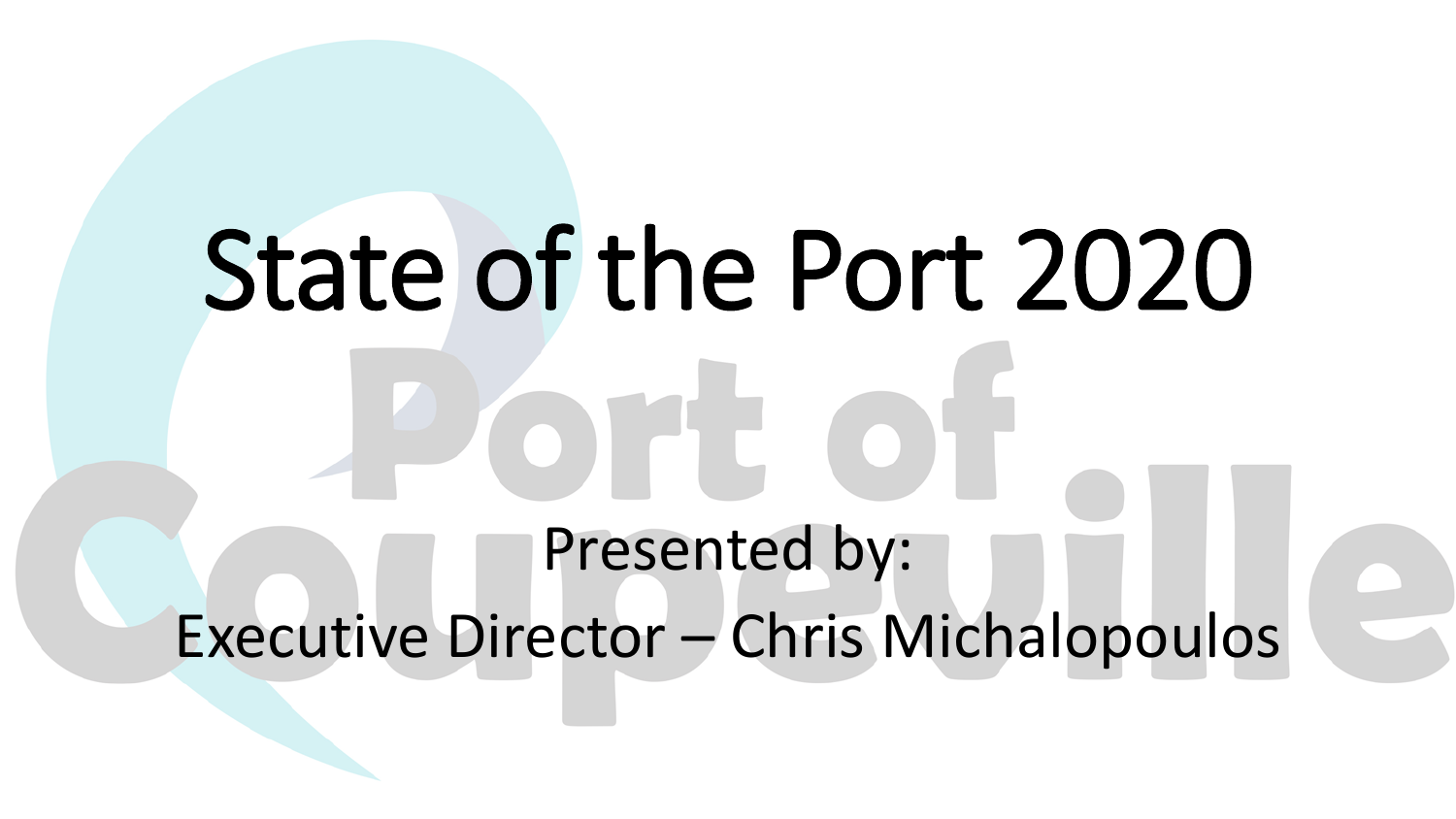## State of the Port 2020

#### Accomplishments / Milestones

- **JARPA submitted to USACOE January 4, 2020. Accepted by Dept. of Ecology.**
- **• Growing Vets kicked off their farming program in January.**
- **• Salty Acres leased an additional 16,500 square feet to grow specialty Elderberries.**
- **• Results for The State Historic Preservation Association/ELNHR grant submitted on November 14th awarded the wharf project \$303,000.00.**
- **• Wharf Manager reclassified to seasonal hourly to accommodate need and reduce labor expenses during the off-season.**
	- **• AMO construction hired to rebuild center infrastructure section of dock.**
		- **• Forever Ebeys Grant awarded for 24 Front St. Roof in the amount of \$8500.00. • Greenbank Farm donation of \$2000 applied to new fence line built by staff only.**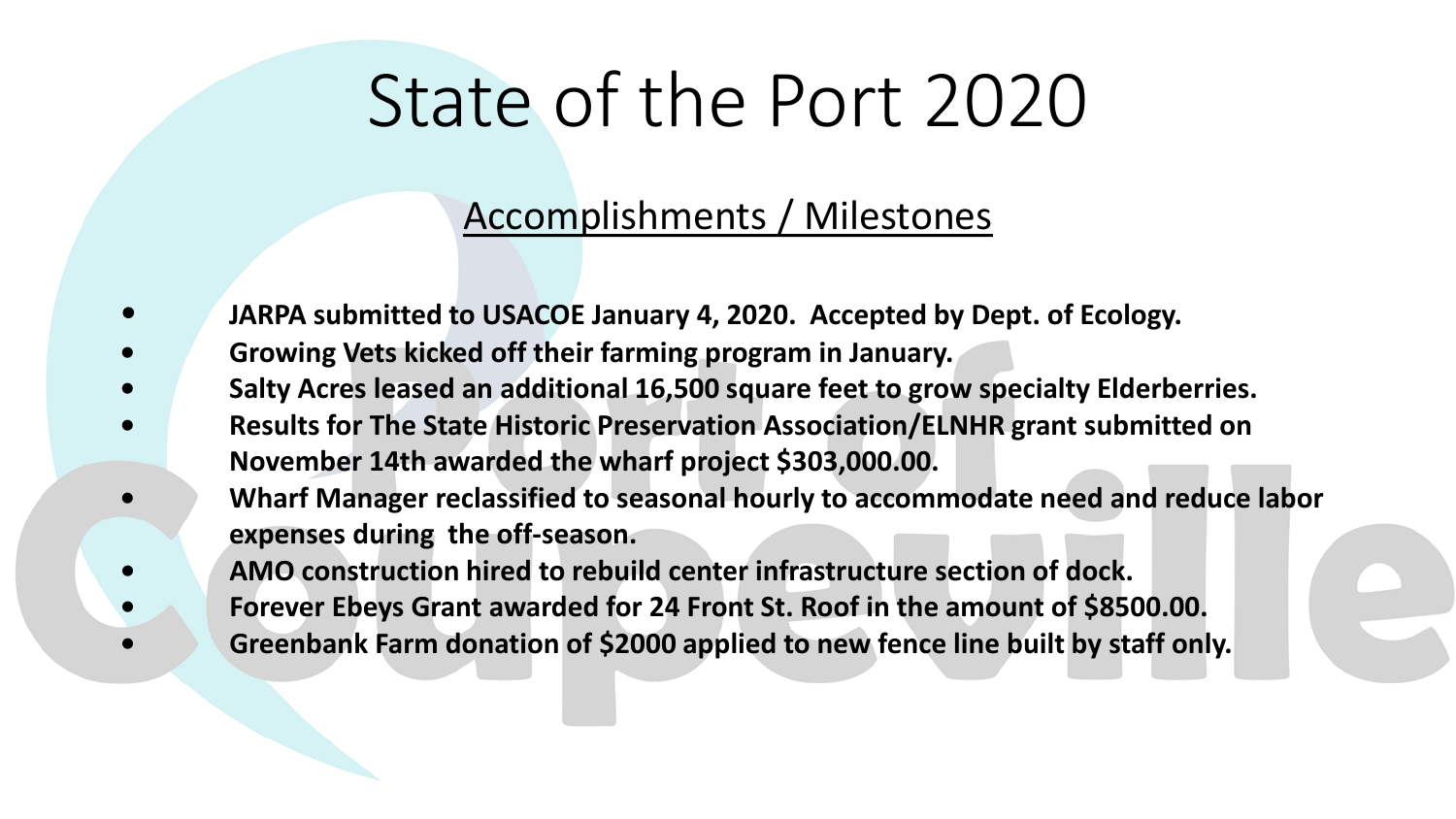## State of the Port 2020

#### Accomplishments / Milestones

- **The PoC declares a State of Emergency and implements a rent deferment program.**
- **Due to COVID-19, three (3) tenants immediately vacated their leases between April and May.**
- **Remote working capabilities were launched in March through QNAP Portal, allowing work from anywhere.**
- **Hollis Lopez claim settled.**
- **Port joins Island County Economic Recovery Task Force to distribute CARES funding.**
- **Port received grant through CARES funding via Island County for COVID expenses.**
- **Pea Patch is at 100% capacity for first time in over 5 years.**
- **CERB Grant funded Broadband study, Phase 1, completed by task force.**
- **Solar panels Quit Claim Deeded to PoC. PPA's set up with PSE for revenue generation.**
- **Line of Credit application processed researched and started.**
- **By September 1st, two of the three open units were rented. Third rented to Dorcas Young.**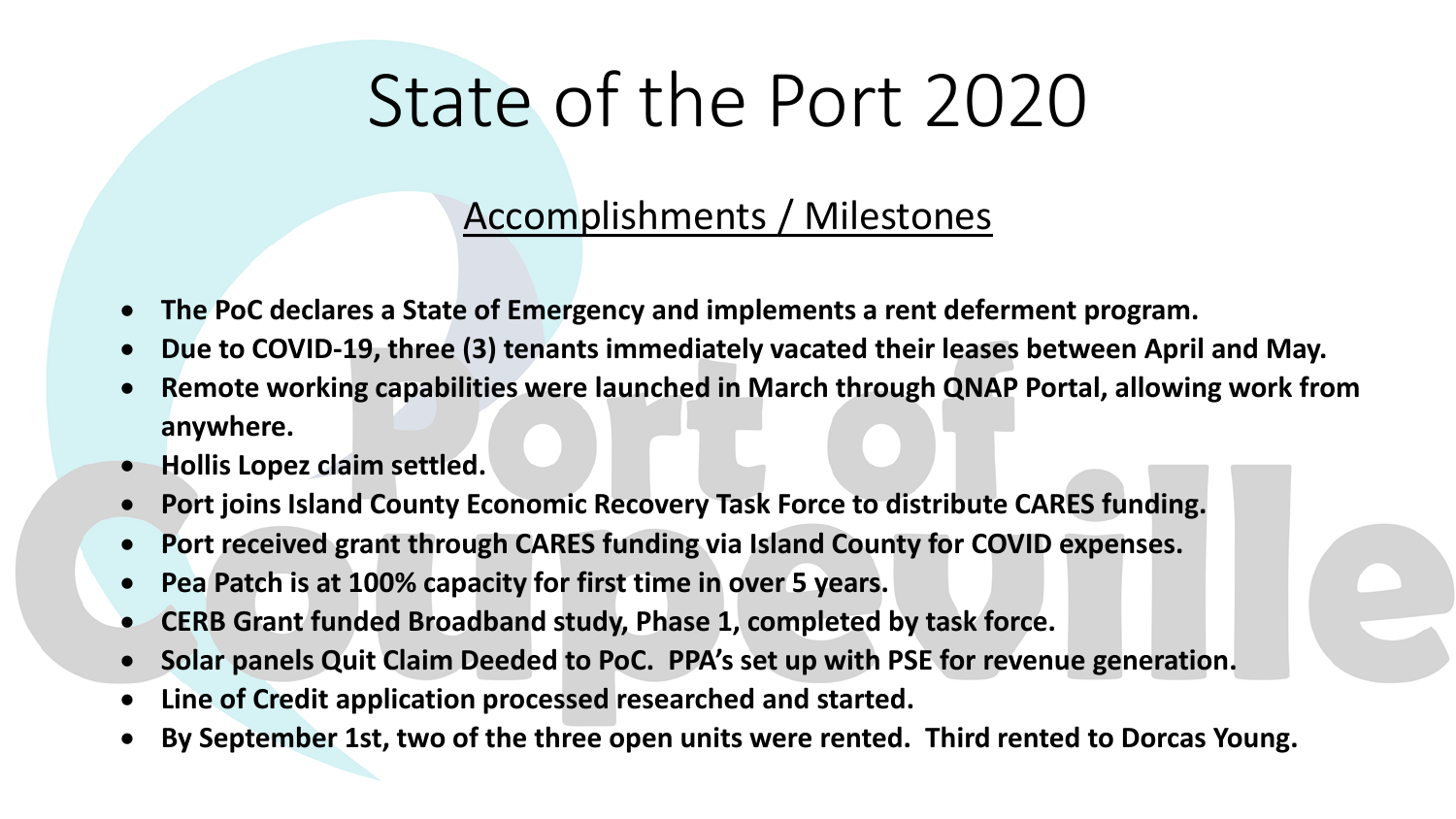## State of the Port 2020

#### Accomplishments / Milestones

- **Jim Davis House side office prepped and rented for first time.**
- **Wharf lease confirmed with DNR utilizing Captain Whidbey Inn. No back rent pursued at this time.**
- **Approximately 70' of fire suppression pipe burst under the wharf. Complete repair approved by PoC Board of Commissioners.**
- **A pop-up event called Fall Fest was executed by One Willow Farm and Salty Acres Farm on September 19th.**
- **USACOE was prepared to issue pre-approval on Wharf permit pending NMFS.**
- **An abandoned vessel called Platypus was secured to the PoC dock after breaking loose a third time. The PoC completed removal of the vessel through DNR.**
- **Phase 1 of the Wharf entryway project was completed utilizing pressed gravel. Kiosks being rehabilitated with new paint and cedar shingles left over from the 24 Front St project.**
- **The 24 Front St roof project was completed.**
- **Biological Evaluation contracted to MSA for Phase 1 of wharf project.**
- **Kelly LaFave contracted for engineering and project management for wharf project.**
- **Solar lease with Cascade Community Wind was terminated.**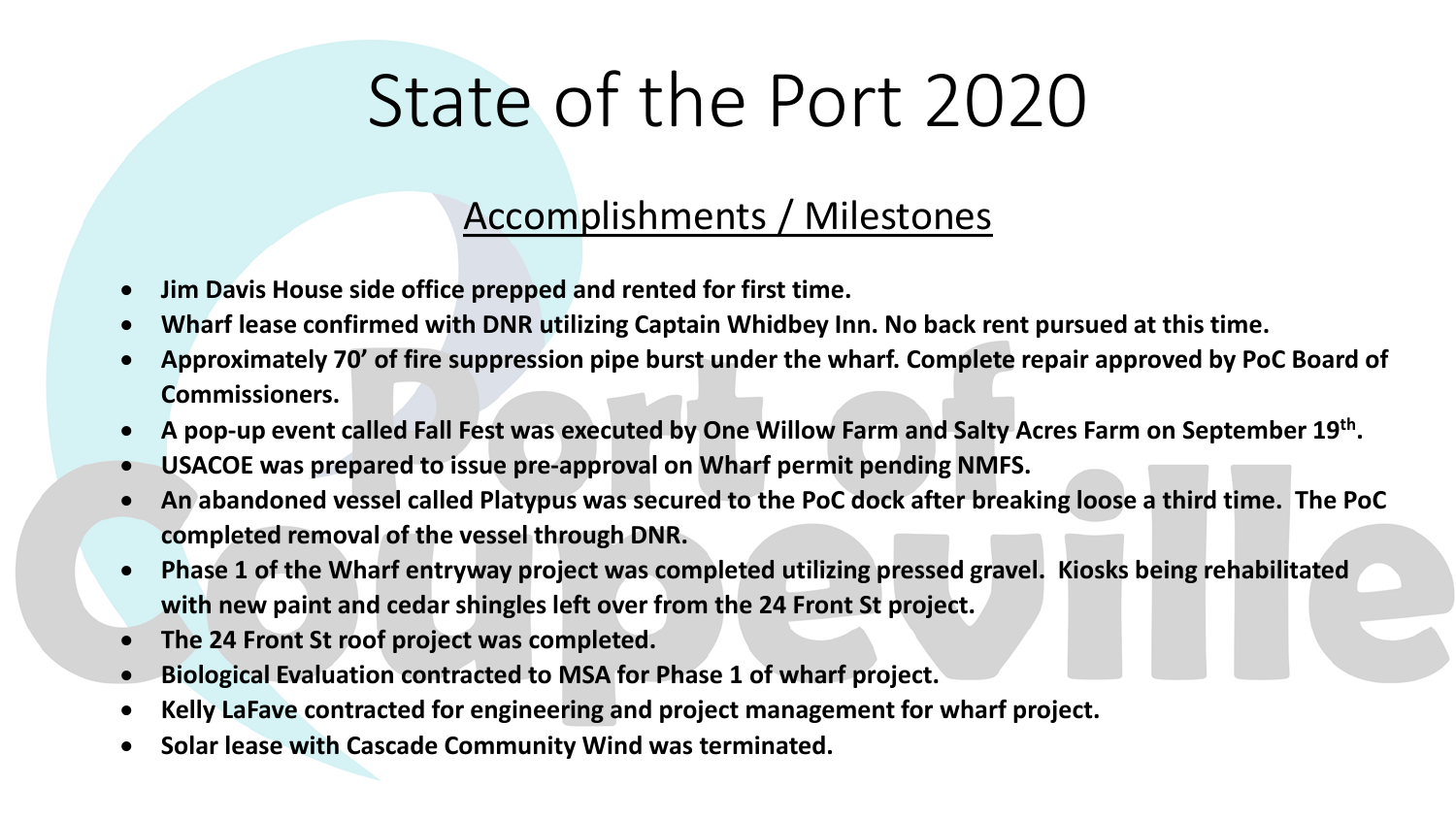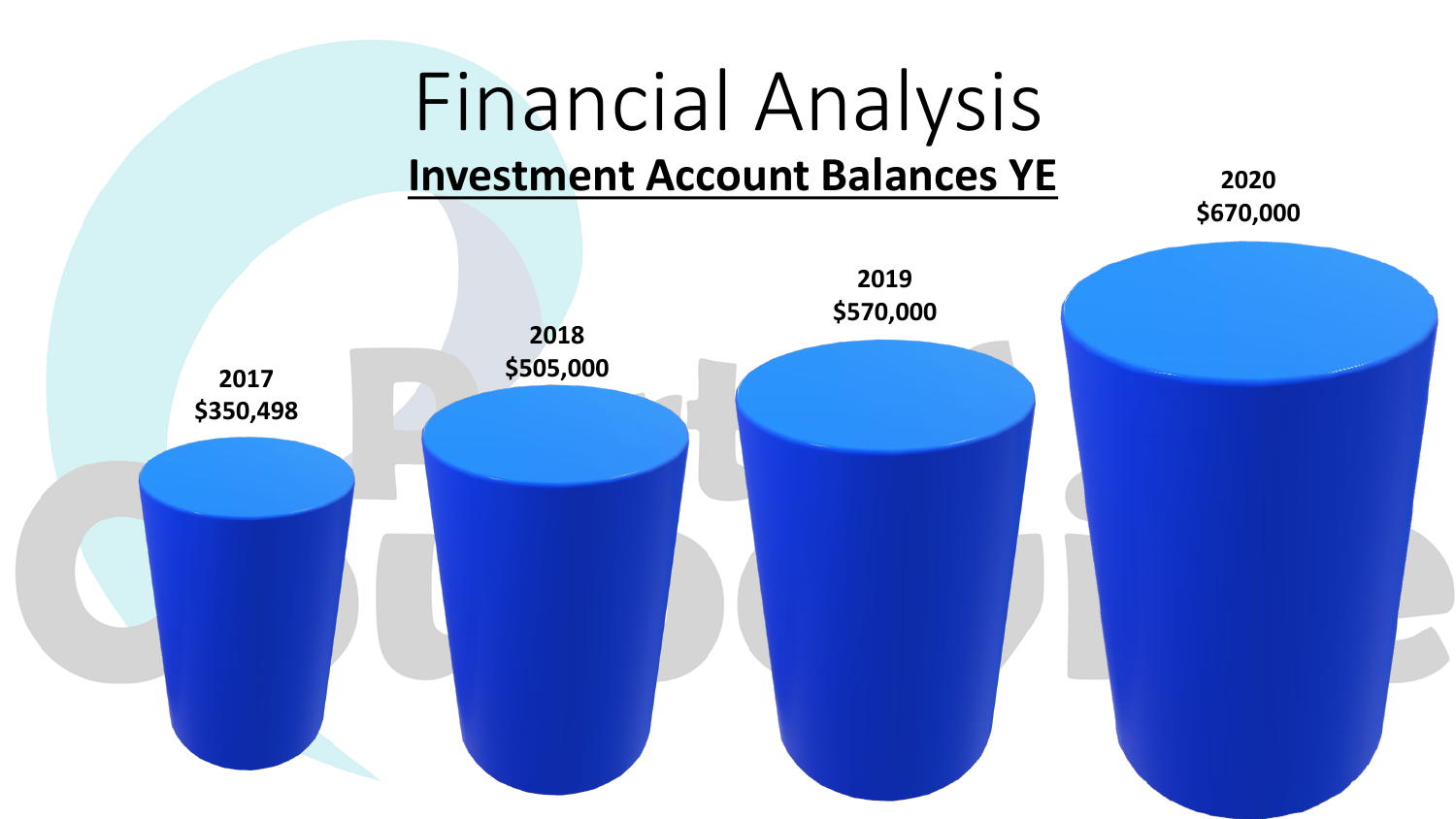### Grant Procurement **2018 to 2020**

#### **Grants Awarded = \$1,423,528**

Forever Ebey's – Wharf Roof Stabilization = \$5,000 Forever Ebey's – Wharf Fire Panel Replacement = \$1,550 Forever Ebey's  $-$  24 Front St. Roof Replacement = \$8,100 PSE – GF Inside lighting conversion to LED = \$14,285 RCEDF – GF Pond Dredging = \$40,000 RCEDF - Wharf Roof Stabilization = \$10,000 RCEDF – GF Barn A Metal Roof = \$18,000  $RCEDF - Wharf Pile/Cap Phase 1 = $972,180$ CERB – Broadband Feasibility Study Phase 1 = \$50,000 DAHP – Wharf Roof & Seismic Stabilization = \$303,000 CARES – COVID-19 PPE Port Expenses = \$1,413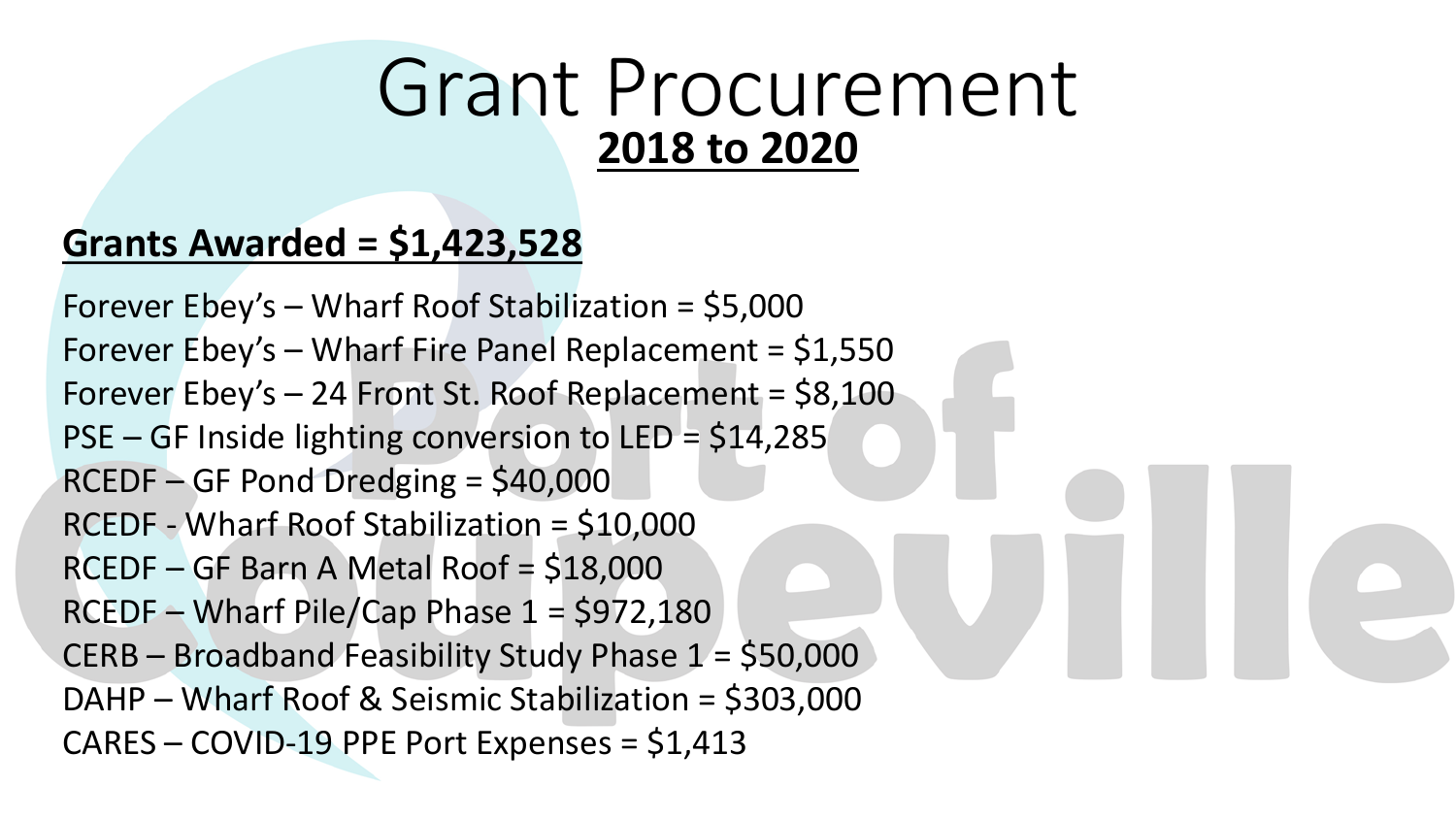#### **2020 Budget vs. Actual Execution**

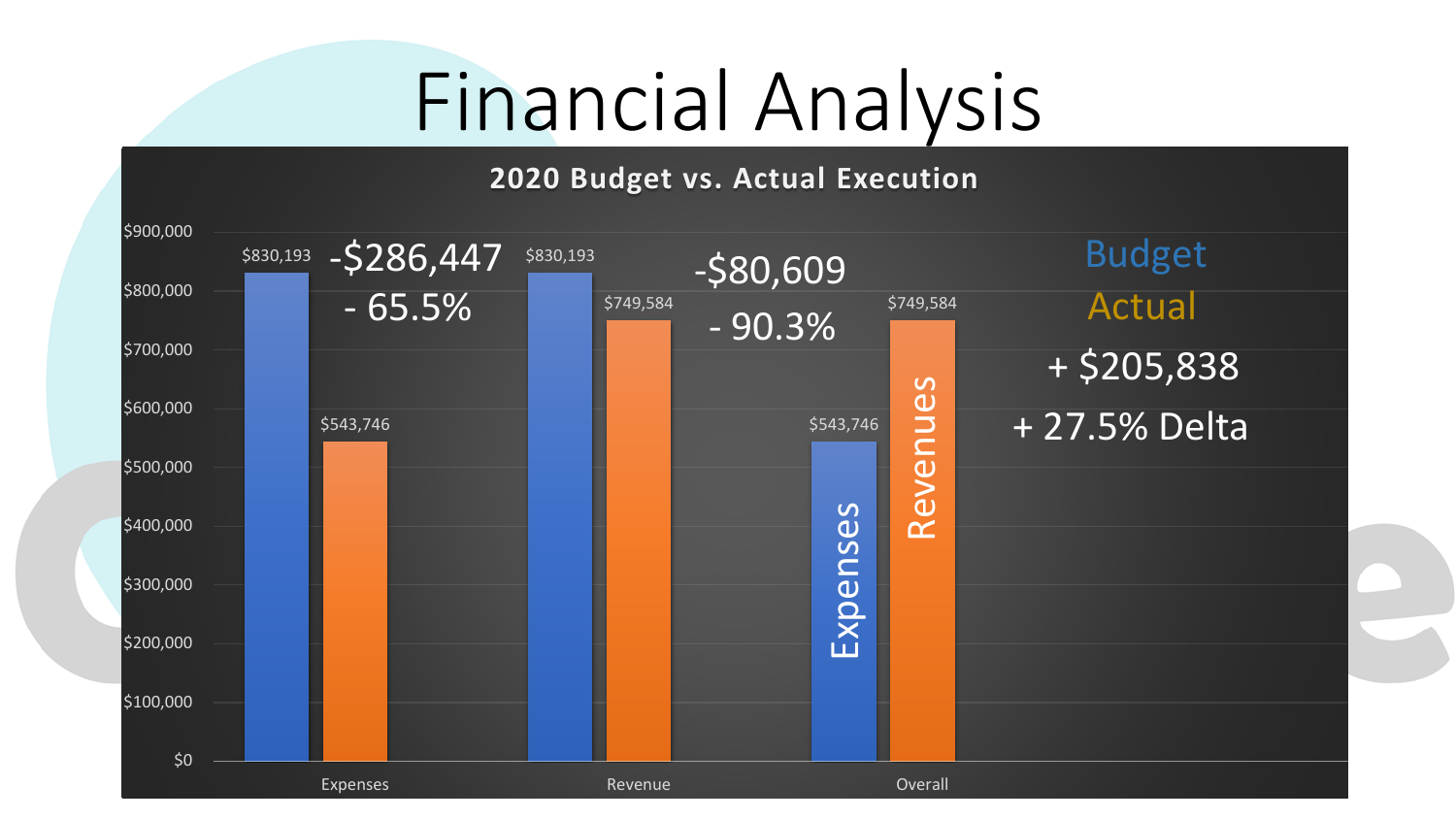#### **2019 vs. 2020 Lease Revenues**

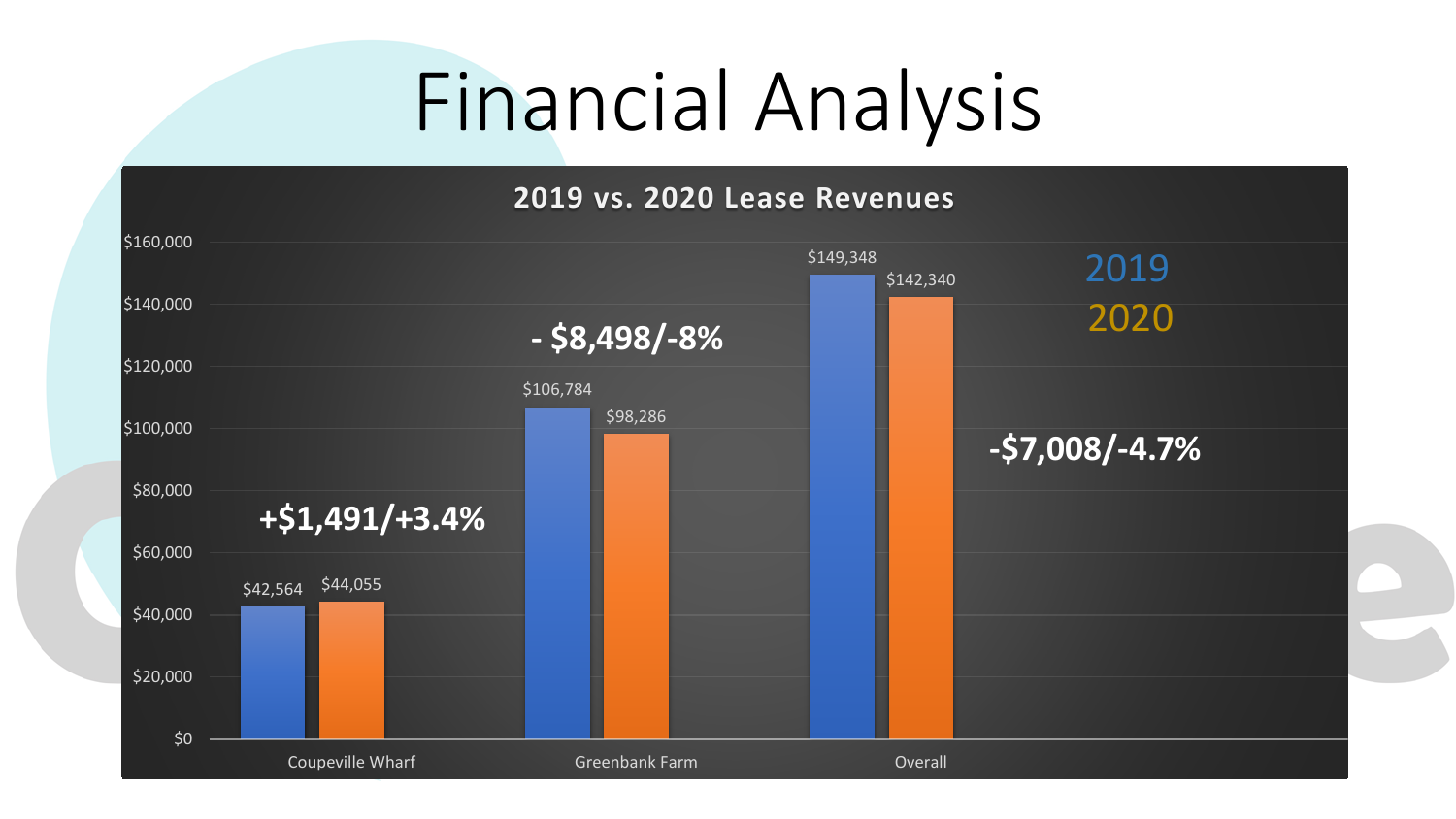#### **2019 vs. 2020 CR&M Expenditures**

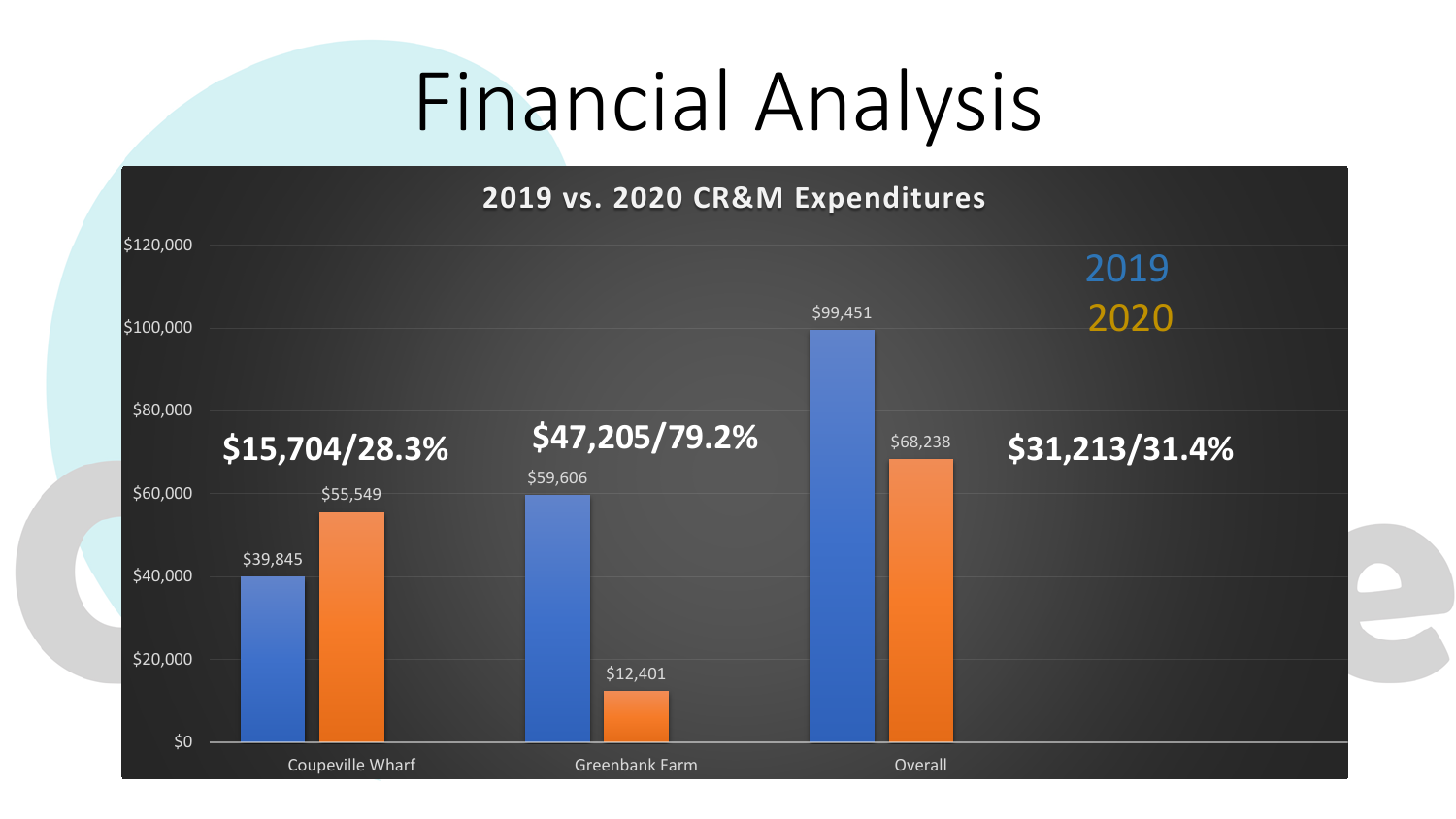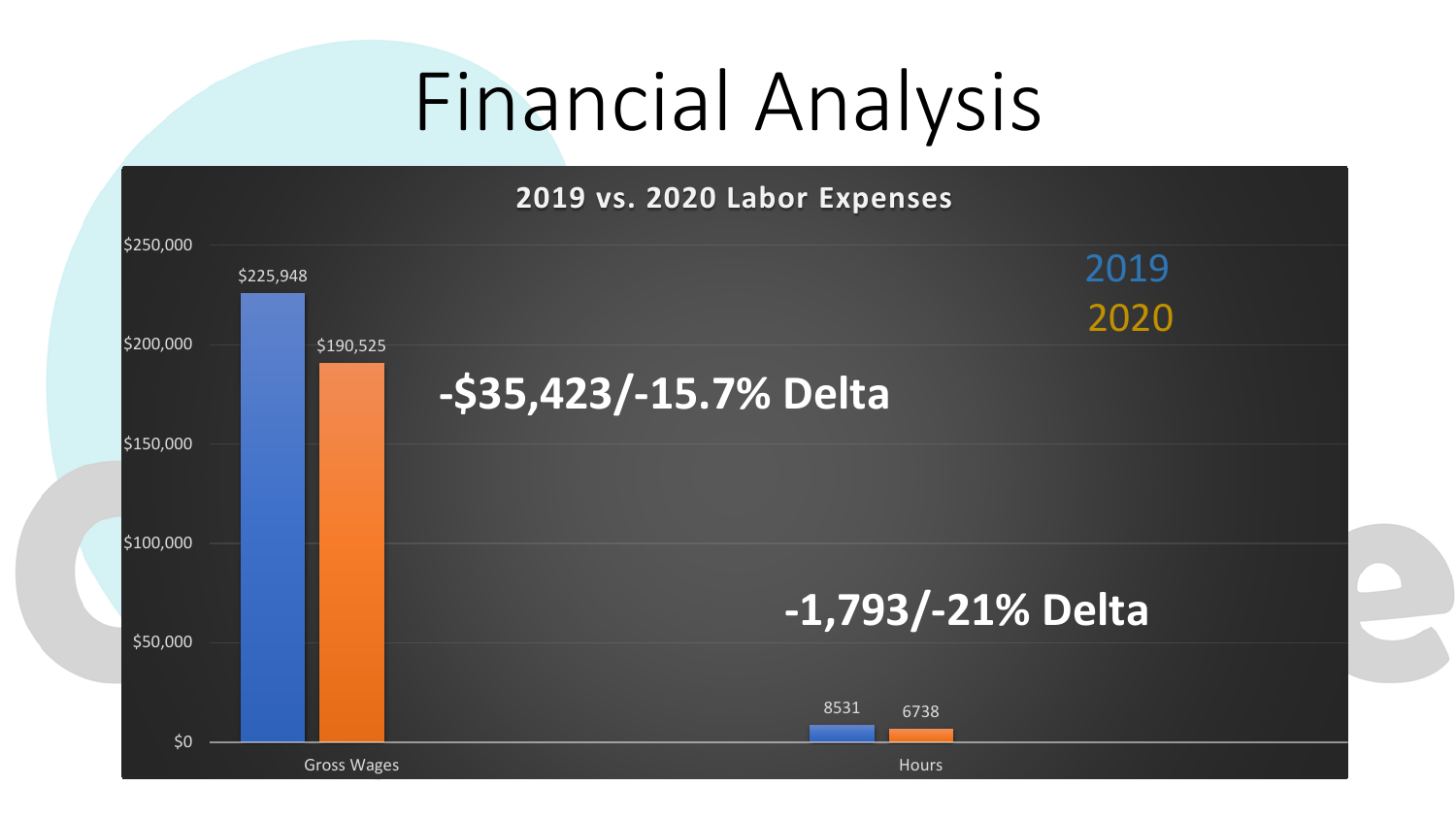**2019 vs. 2020 Vessel Counts**

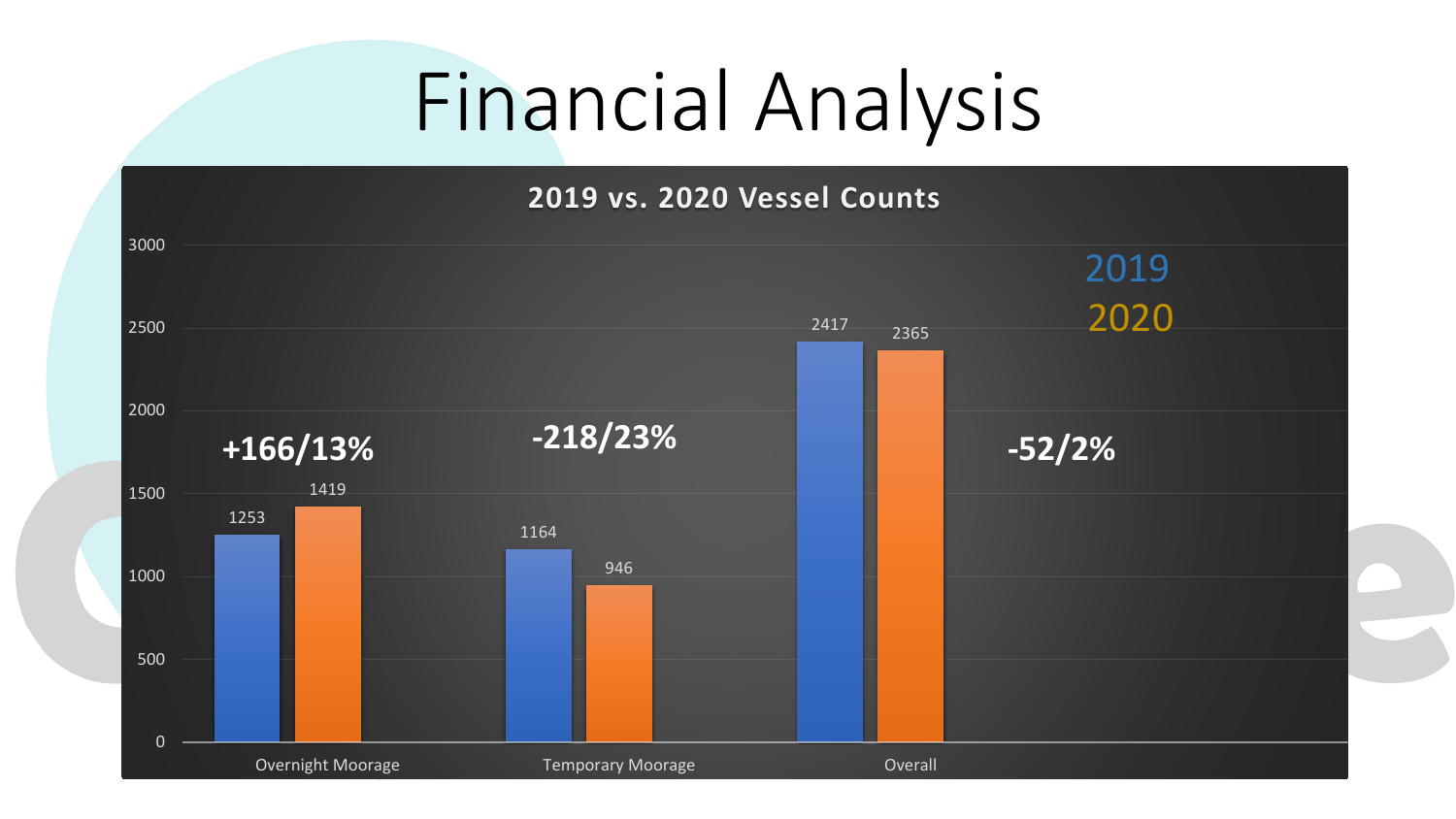